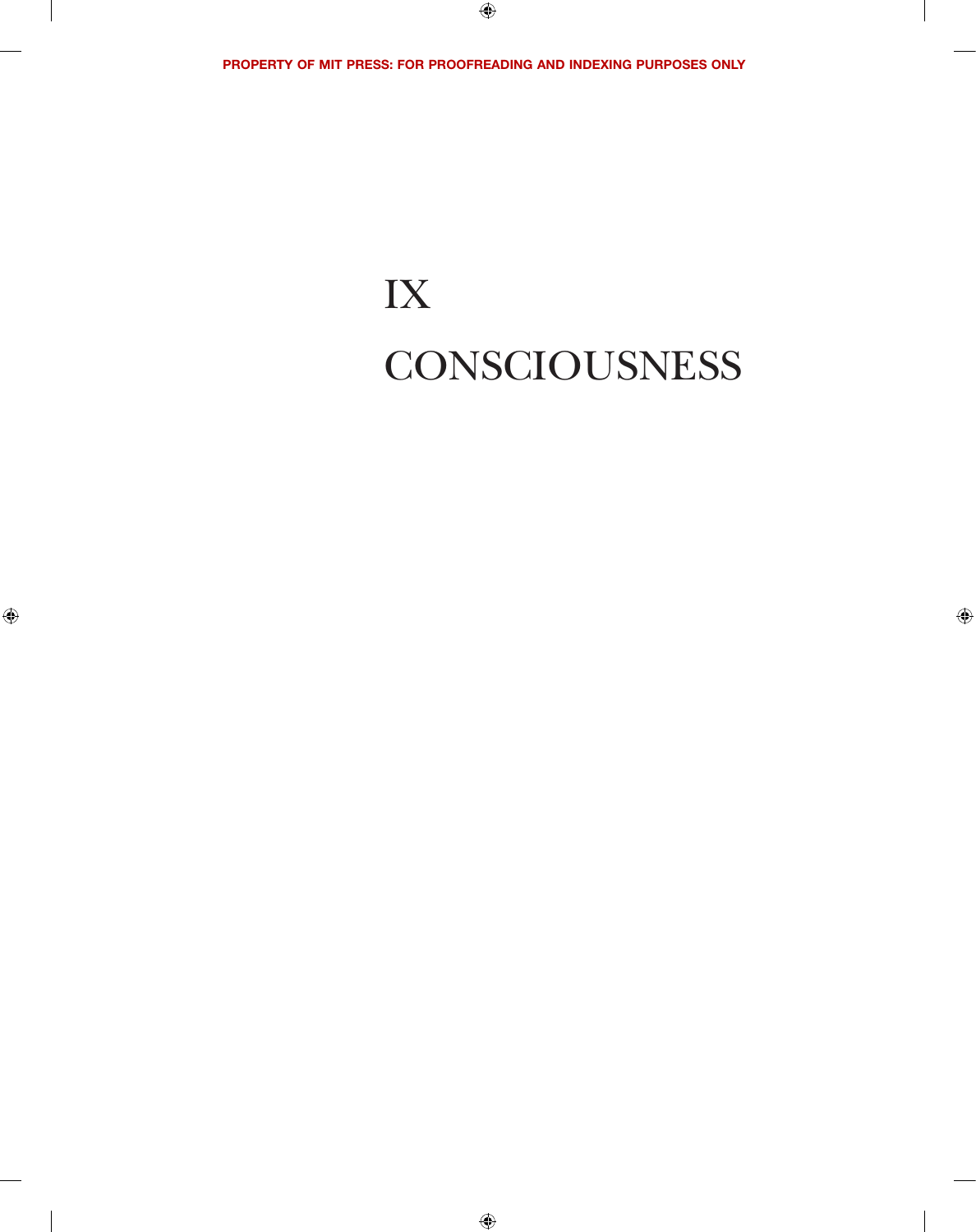$\bigoplus$ 

 $\mathcal{L}$ 

 $\bigoplus$ 

*Chapter* 68 KREIMAN 791

- 69 MASSIMINI 801
- 70 DEMERTZI AND LAUREYS 811

 $\overline{1}$ 

- 71 BLUMENFELD 821
- 72 TSUCHIYA AND KOCH 839
- 73 KOUIDER AND SACKUR 000
- 74 BLANKE 000
- 75 HAGGARD 000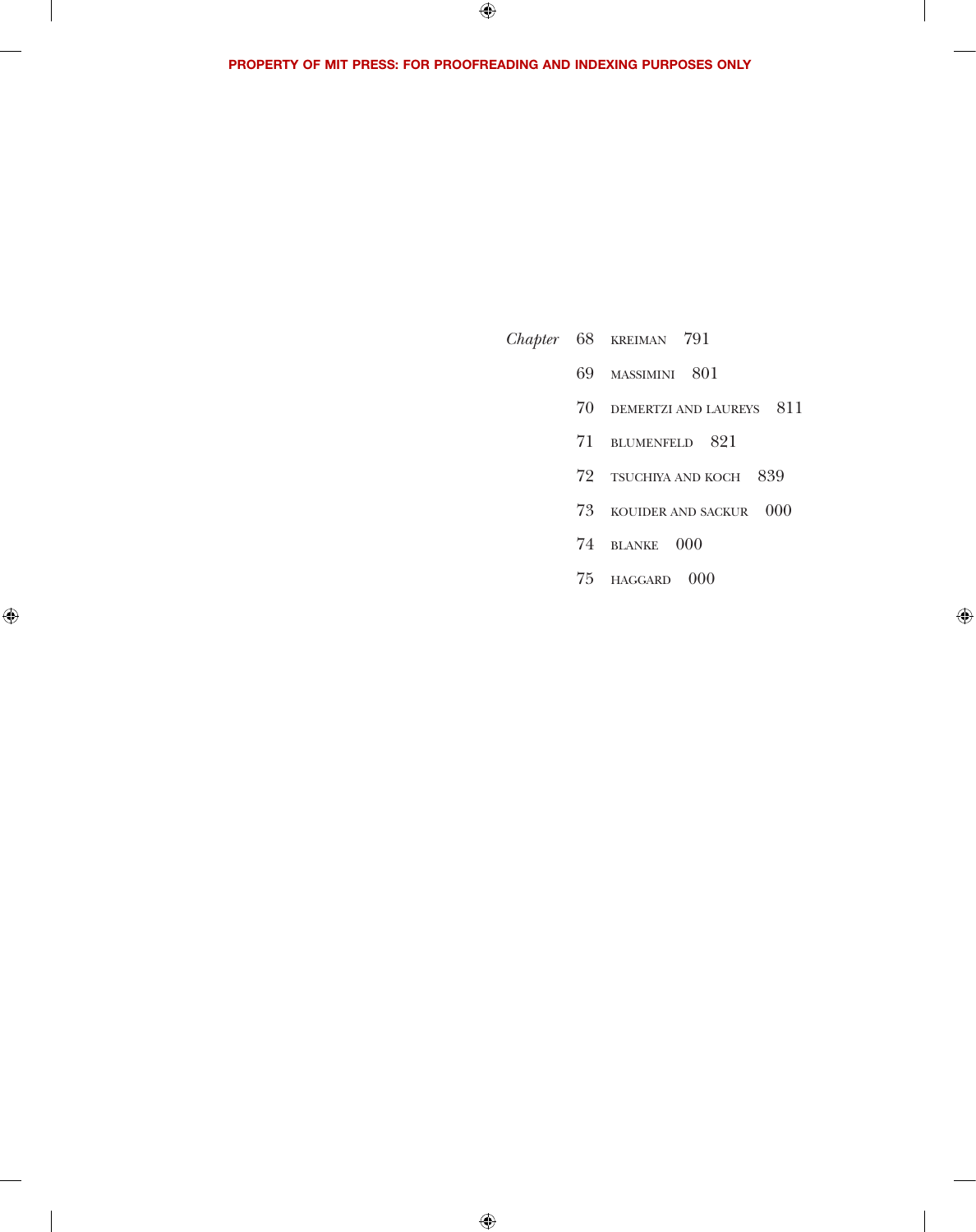# Introduction

#### GIULIO TONONI

⊕

⊕

SCIENTISTS ARE finally approaching the relationship between the brain and consciousness in several complementary ways. Over the past 20 years, many have attempted to identify the neural correlates of consciousness (NCC)—the minimal neuronal mechanisms jointly sufficient for any one specific conscious percept. For example, one can examine how brain activity changes when a sensory stimulus is experienced or not, everything else being held as similar as possible. In his chapter, Kreiman illustrates what can be learned through such an approach using binocular rivalry as a case study. He then moves on to consider what we know about the NCC of voluntary actions, which have now been investigated using electroencephalography (EEG), functional MRI (fMRI), and intracranial recordings of neuronal activity.

A complementary strategy is to consider conditions in which consciousness is globally diminished and ask what has changed in the brain. The chapter by Massimini considers the loss of consciousness that occurs in dreamless sleep, in general anesthesia, and after massive brain lesions. Recent work using transcranial magnetic stimulation and high-density EEG shows that level of consciousness can be measured objectively, without requiring behavioral reports, by considering to what extent brain activity is both integrated and differentiated across these diverse conditions and in individual subjects. Demertzi and Laureys examine in detail how a combination of careful clinical tests, passive paradigms that use EEG, positron emission tomography, fMRI, and a combination of transcranial magnetic stimulation and EEG to evaluate brain responses to sensory stimuli, and active paradigms that examine the neural responses to commands in behaviorally unresponsive

TONONI: INTRODUCTION 789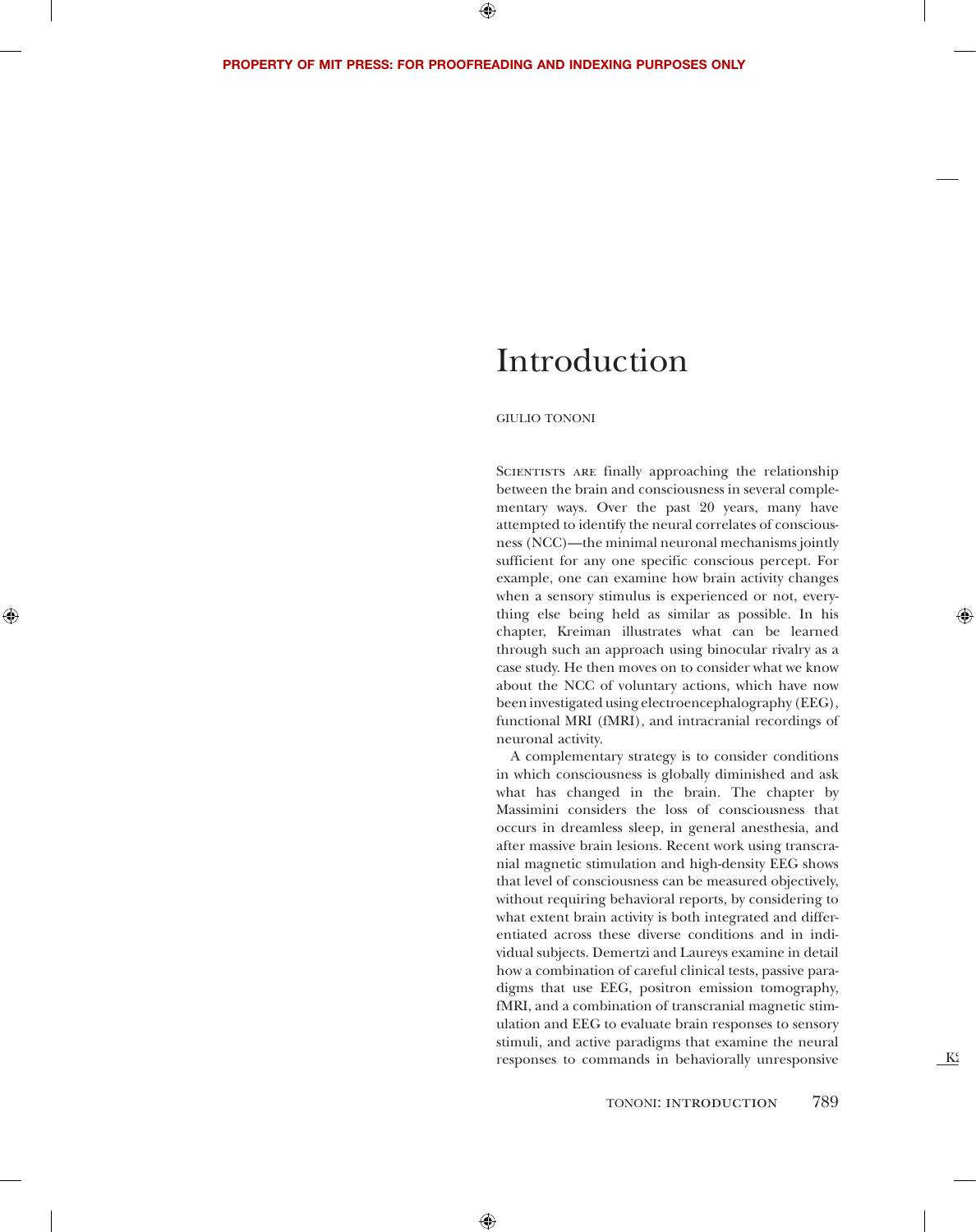⊕

patients, can shed light on level of consciousness. Blumenfeld summarizes what we have learned about how and when consciousness is lost in epileptic seizures such as absences, generalized tonic-clonic seizures, and complex partial seizures. This is an area of study that was nearly nonexistent even 10 years ago, but has by now revealed a remarkable diversity of individual differences in the way consciousness changes during a seizure and in underlying mechanisms.

A further strategy is to try and distinguish consciousness and its neural correlates from other aspects of cognition, both conceptually and experimentally. Tsuchiya and Koch make a strong case for a double dissociation between consciousness and attention. They also point out that some putative NCC may actually be related to stimulus processing or response preparation rather than to consciousness itself. This is a conceptual distinction that will certainly promote new experimental paradigms and lead to much-needed refinements. Kouider and Sackur address another classic distinction in consciousness research—that between phenomenal and access consciousness. They argue instead for a unified framework in which consciousness is pragmatically identified with access to cognitive content, but access itself can be more or less partial, and discuss the underlying neural mechanisms. In Blanke's survey, one sees clearly how a combination of neuroimaging with clinical and behavioral studies has already refined our

understanding of what awareness of the body contributes to consciousness itself, and of how one can distinguish the awareness of one's body (self-identification), of where it is in space (self-location), and from where one perceives the world (first-person perspective). The chapter by Haggard examines instead the way awareness of agency—the intentional initiation and execution of actions—relates to the underlying brain mechanisms, both in experimental settings and in pathological conditions. He also evaluates what our growing understanding of the control of intention, decision making, action, and movement says about free will and social responsibility.

A final strategy that should complement experimental and clinical studies is the development of a theoretical framework that clarifies what consciousness is, how it can be generated by a physical system, and how it can be measured. This brings us back to the chapter by Massimini, which proposes a theoretically motivated measure of level of consciousness and tests theoretical predictions against data from clinical and experimental neuroscience. Altogether, the section on consciousness shows clearly how much we have learned since the days when research on consciousness was nearly barred from psychology and neuroscience, or banished to the afterthoughts of a textbook, pointing to a future in which consciousness may instead regain its central seat in the cognitive neurosciences.

 $\zeta_2$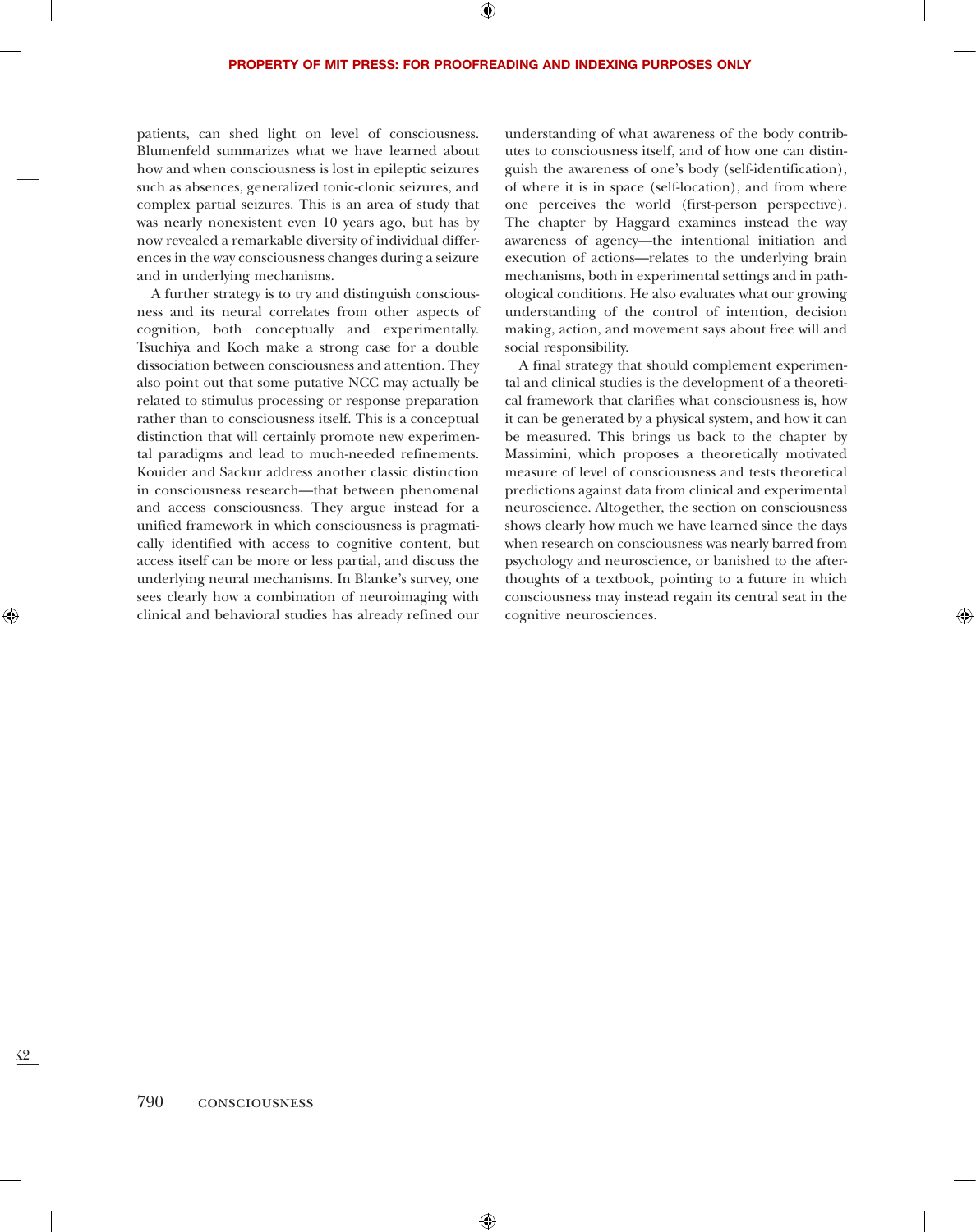# **AUTHOR QUERY FORM**

# Dear Author,

 $\mathbf{I}$ 

 $\bigoplus$ 

During the preparation of your manuscript for publication, the questions listedbelow have arisen. Please attend to these matters and return this form with yourproof.

Many thanks for your assistance.

| Query | References Query                                                                                                                                                                                                    | Remarks |
|-------|---------------------------------------------------------------------------------------------------------------------------------------------------------------------------------------------------------------------|---------|
|       | AU: Unable to verify citation. Is this the paper "Neural 'ignition': Enhanced activation<br>linked to perceptual awareness in human ventral stream visual cortex," pp. 562–574 in<br><i>Neuron</i> vol. 64 issue 4? |         |

 $\bigoplus$ 

 $\mathbf{I}$ 

 $\bigoplus$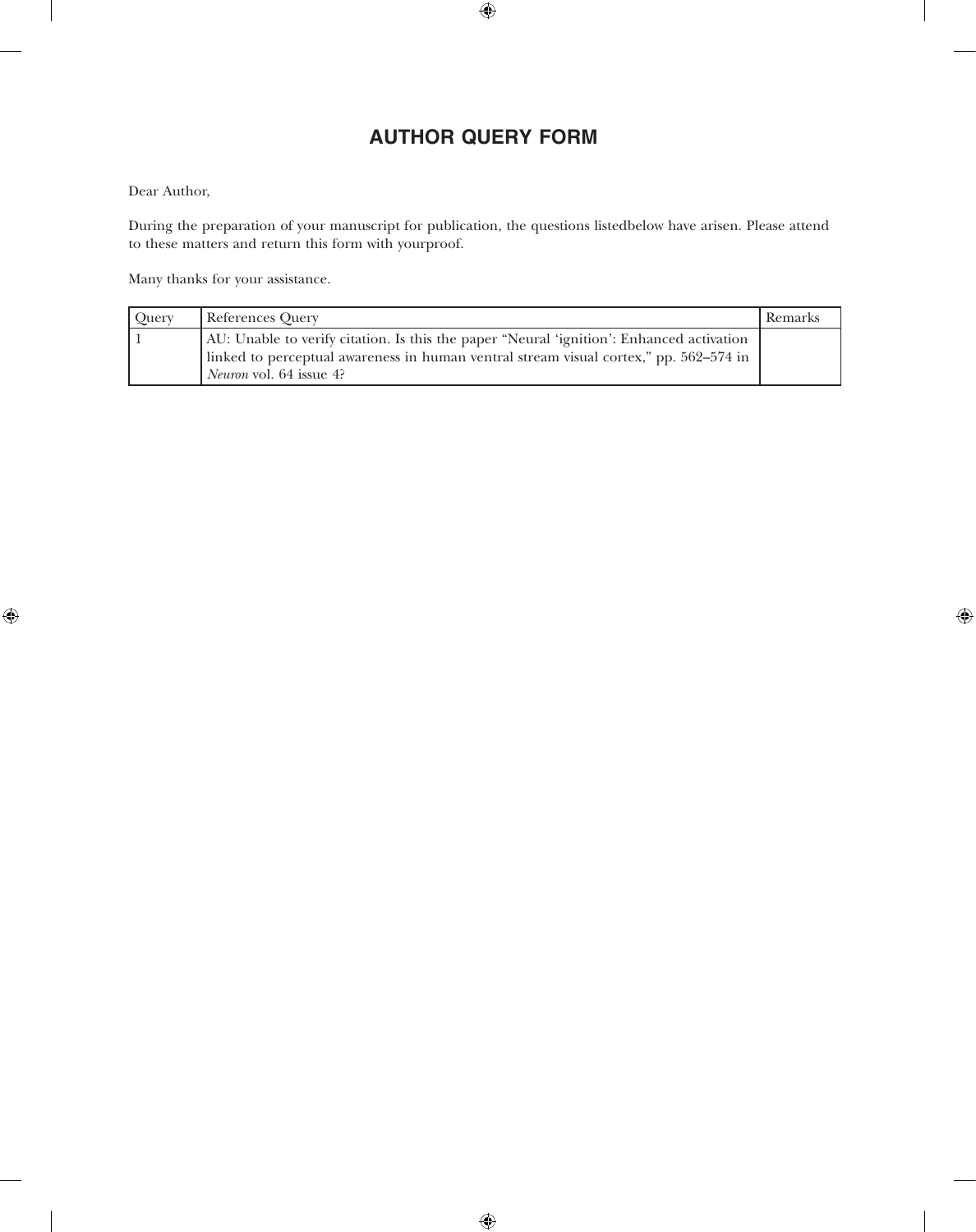# 68 Neural Correlates of Consciousness: Perception and Volition

GABRIEL KREIMAN

ABSTRACT Consciousness is the result of interactions among neuronal networks in our brains. Although our mechanistic understanding of consciousness remains tentative, the last two decades have seen intense and increasing efforts aimed toward elucidating the neural circuits and spatiotemporal dynamics underlying certain aspects of conscious experience. Experimental paradigms such as those involving bistable perception (wherein a constant stimulus can give rise to different percepts), combined with neurophysiological recordings and computational theories, have provided hints at neuronal signals that correlate with subjective perception. It is also revealing to determine which firing patterns do not correlate with consciousness or which ones correlate with preconscious sensations. Both nonconscious and preconscious signals have been described in perceptual studies as well as in studies of volitional decisions. Discriminating neuronal activity linked to internal perceptual changes in the absence of external changes provides empirical constraints and initial glimpses into how signaling cascades in the brain can give rise to consciousness.

The phenomenological feeling of *consciousness* is central to our moment-to-moment experiences. What we see, hear, feel, or reminisce forms the content of conscious sensations. Most scientists would agree that consciousness is ultimately encoded and orchestrated by the activity of neurons in the brain, but the elucidation of where, when, how, and why neural ensemble dynamics lead to consciousness remains a deep and fundamental mystery.

⊕

Our brains are physical entities. In many ways, the chemical components of brains are similar to those encountered in plants and trees and distinct from those in chairs and tables. An important distinguishing feature of the organization of the chemical components in our brains is the existence of interconnected neurons—yet interconnected neural circuits are also present in *Caenorhabditis elegans* and related worms. Whether the neuronal circuits in worms lead to conscious sensations somewhat akin to the ones experienced by humans is not clear. Out of the bewildering complexity (Tononi, 2004; Tononi & Edelman, 1998) that results from vast numbers of interconnected neurons arises the feelings of love and pain and the capacity to plan our future and prove new mathematical

theorems. An elegant theoretical framework to define when, how, and why a given circuit of neurons can give rise to consciousness, whereas an apparently similar circuit or ensemble firing pattern does not has been proposed by Tononi. The theory proposes that "the level of consciousness of a physical system is related to the repertoire of causal states (*information*) available to the system as a whole (*integration*)" (2004, p. 253, emphasis in original). This theoretical framework can help distinguish why some physical systems may experience consciousness while others do not, which species can experience consciousness, why different neuronal circuits show distinct contributions to consciousness, and even why different activity patterns in the same neuronal circuit may show different correlations with conscious experience.

To formulate a principled strategy to begin to investigate the problem of which aspects of brain function correlate with specific contents of conscious sensations and which do not, Crick and Koch, 1990, defined the neural correlates of consciousness (NCC). The NCC represents a "minimal set of neuronal events and mechanisms sufficient for a specific conscious percept" (Koch, 2005). Over the last two decades, growing enthusiasm and blossoming efforts have capitalized on tools to interrogate brain activity at the circuit level in order to take initial steps toward investigating the NCC.

There are multiple fascinating aspects of conscious experience that need to be explained. We focus the discussion here on two of them, sensory perception and volition. With some degree of approximation, we can think of these as representative of brain input and output, respectively. We aim to provide an overview of the advances, difficulties, experiments, and theories that have shaped the discussions around the relationship between neural activity and conscious perception in a few specific instances, which we cover more thoroughly at the expense of other themes in the field. In doing so, we are not doing justice to a large body of heroic efforts. We refer the reader to several reviews (see Baars, 1989; Blanke, 2012; Blumenfeld, 2011; Cotterill, 2001; Crick, Koch, Kreiman, & Fried, 2004;

 $\bigoplus$ 

 $K<sup>c</sup>$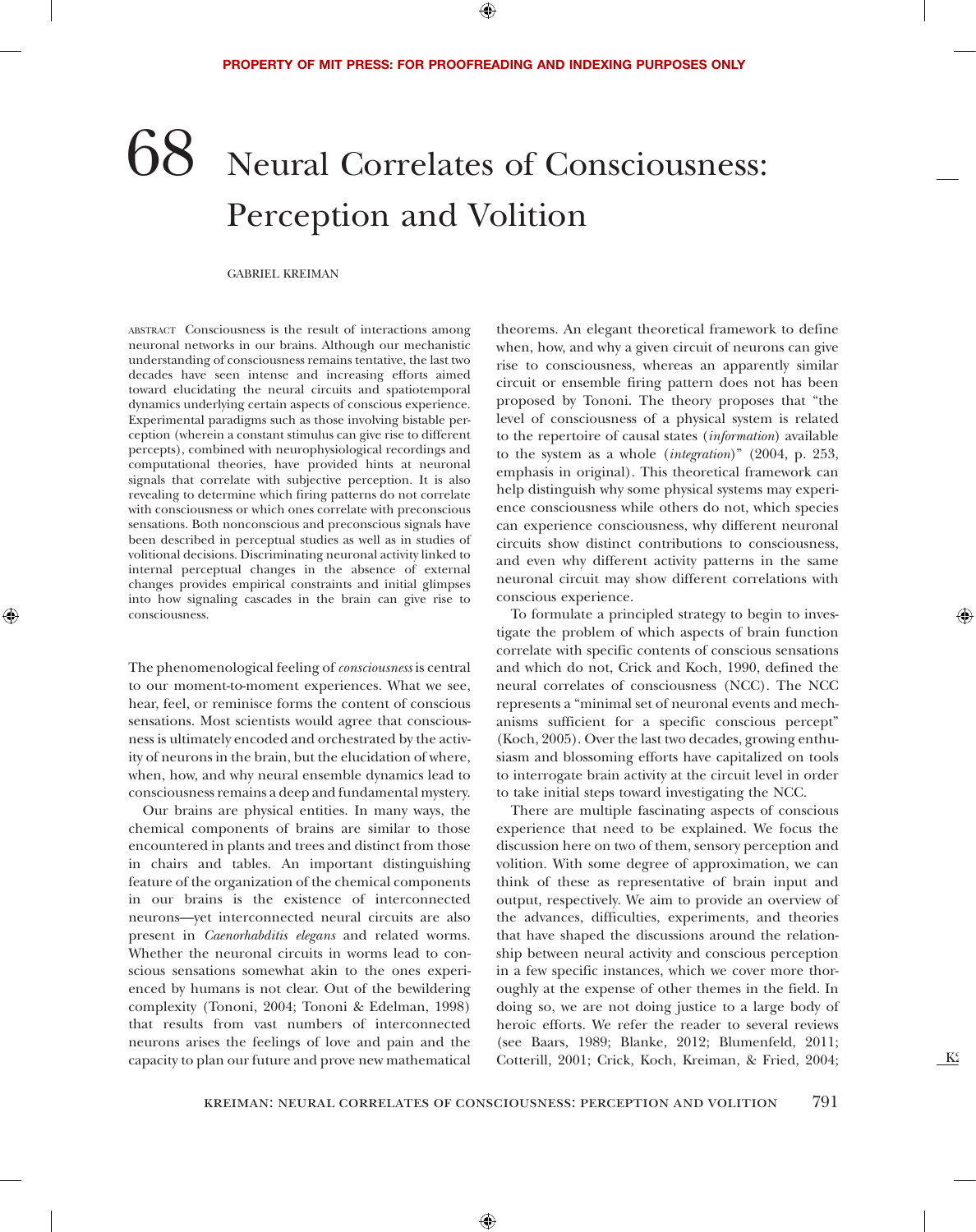Dehaene & Changeux, 2011; Jackendoff, 1987; Kim & Blake, 2005; Koch, 2005; Kouider & Dehaene, 2007; Logothetis, 1998; Metzinger, 2000; Rees, Kreiman, & Koch, 2002; Posner, 1994; Searle, 1998, 2005; Singer, 1998; Tononi, 2005; Tononi & Koch, 2011).

# *Articulating a set of requisites to guide the search for neural correlates of consciousness*

It is helpful to ponder what it would take to *understand* the neural circuits that orchestrate a given aspect of consciousness. For the sake of argument, let us consider a given putative NCC for a certain percept *P*. The putative NCC could take the form of activity from a particular subset of neurons, in a specific brain area, at a certain time point and with a structured firing pattern (Koch, 2005). We discuss below what we do and do not know about those neurons, areas, times, and patterns; for the moment, we refer to these as putative NCC for short. We are also not specifying what the percept *P* is. As an example and to frame the discussion, consider the perception of a given face. What sort of evidence would reinforce our belief in a certain activity pattern to be part of the NCC? To a reasonable first-order approximation, we can borrow from the articulation of requisites to correlate neurophysiological responses with behavior (Parker & Newsome, 1998):

(1) Activity in the putative *NCC* should correlate with the percept *P*. The putative NCC should be elicited by any situation that leads to percept *P* (e.g., presentation of stimulus *P*, visual imagery of *P*, dreaming about *P*, perception of *P* during a bistable perception or a masking experiment, etc.).

(2) Conversely, the putative NCC should *not* be elicited by situations that do *not* lead to percept P regardless of the presence or absence of *P* (e.g., presentation of a different percept *Q*, perception of *Q* during a bistable perception test even when the stimulus that would otherwise lead to *P* may be present on the screen, etc.). Note that the same neurons can still be involved in representing *P* and *not P* as long as the NCC as a whole is correlated only with *P*.

(3) No NCC, no consciousness. If we somehow abolish the activity related to the NCC, we expect to observe a concomitant impairment in consciousness. Abolishing activity could take the form of a deliberate lesion in animal models, a certain neurological condition in patients, pharmacological interventions, optogenetic interventions, and so on.

(4) Activation of the NCC should lead to the percept *P*. This activation could be caused by presentation of an external stimulus, electrical stimulation, optogenetic techniques, or any other means. According to this proposal, how the NCC is activated is not relevant; detection of the NCC implies eliciting percept *P*.

This set of requirements implies that we should be able to "read out" percepts *P* by interrogating neural activity patterns. We should only be able to detect NCC whenever the subject experiences *P*. Detecting the NCC in the absence of percept *P* or vice versa would violate (1–4). Violations of (1–4) suggest that we have not fully captured the NCC. Admittedly, this is a tall order.

#### *Consciousness and perception*

We focus here on the quest to characterize the neuronal circuits involved in eliciting visual percepts because there has been more work in this domain. Several aspects of the discussion here will also be applicable to other sensory modalities, and perhaps even to other aspects of conscious experience. Following on the definition outlined above for the NCC, we seek to describe the correlates of a specific visual percept (say, seeing a particular face) in terms of specific brain areas, neuronal types, ensemble activity patterns, and timing.

Visual inputs are rapidly transformed into conscious perception. Visual signals impinging on the retinae go through a cascade of processes that lead to perception in a fraction of a second (Blumberg & Kreiman, 2010; Hung, Kreiman, Poggio, & DiCarlo, 2005; Lamme & Roelfsema, 2000; Liu, Agam, Madsen, & Kreiman, 2009; Logothetis & Sheinberg, 1996; Schmolesky et al., 1998; Thorpe, Fize, & Marlot, 1996; VanRullen & Thorpe, 2002). When exactly perception arises along this rapid and approximately hierarchical sequence of steps remains unclear (Baars, 1989; Fisch et al., 2009; Koch, 2005). A rough outline of the brain areas and pathways involved in this cascade has been documented through anatomical and physiological studies, particularly in monkeys (Bullier, 2001; Felleman & Van Essen, 1991). Significant efforts are currently being directed toward describing these cascades in rodents (Wang & Burkhalter, 2007). Due to the difficulties inherent in anatomical mapping and neurophysiological recordings, much less is known about the architecture of the human visual system.

Information from the retina is needed to trigger a visual percept, yet several arguments suggest that we are not *directly* aware of the activity of neurons in our retinae. Investigators have argued that one of the requirements for the NCC is that of an *explicit* representation. A set of neurons is said to explicitly represent a certain aspect of information *y* if an accurate estimate of *y* can be obtained by a one-layer network acting on

 $\zeta_2$ 

⊕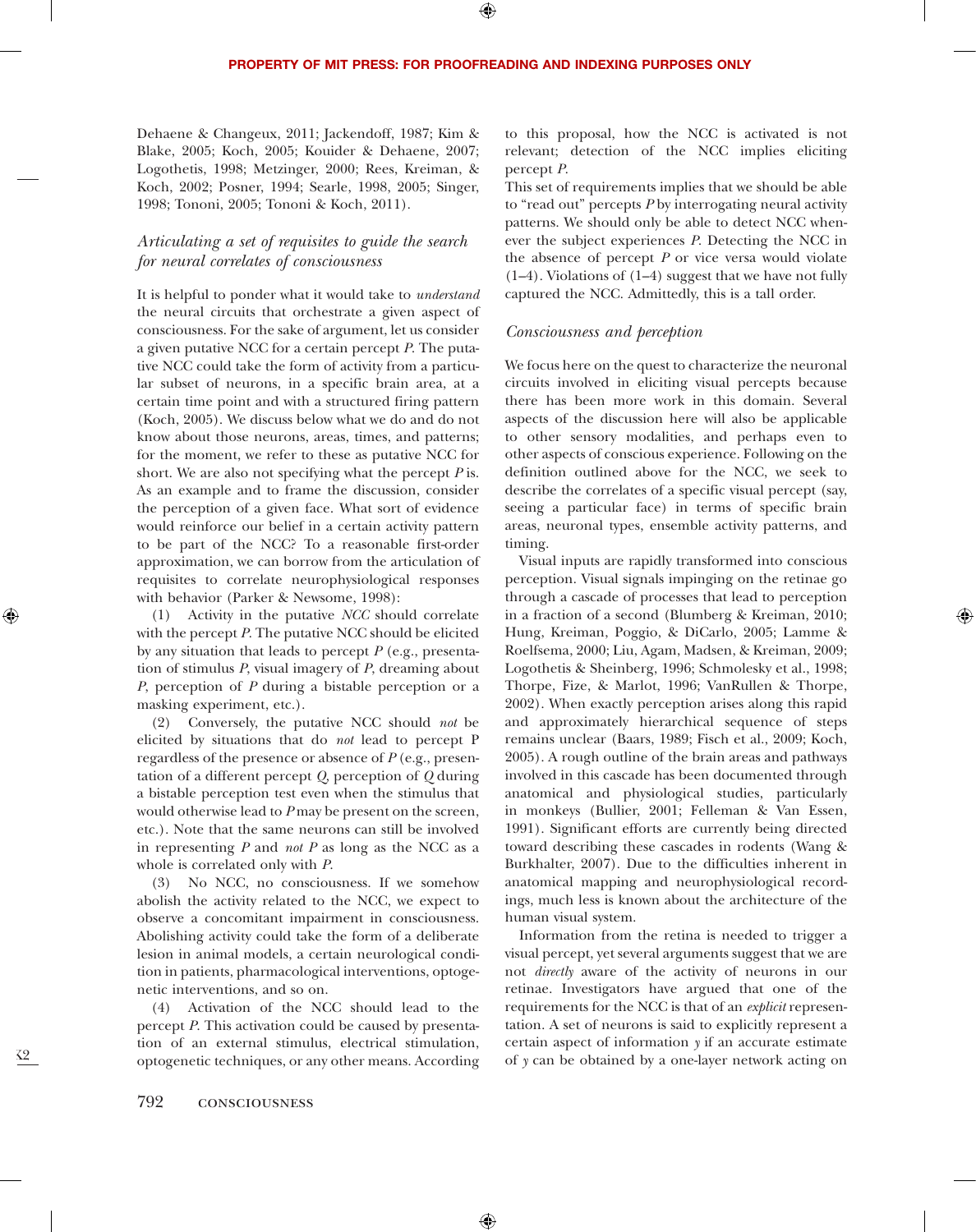the output of those neurons (Koch, 2005). Information about local contrast changes is explicitly encoded in the retina. Information about the presence or absence of a face is *not* explicitly encoded in the retina (even though the information can be decoded from retinal activity through a cascade of multiple operations). Several aspects of the properties of retinal photoreceptors argue against their explicit representation of conscious information: (1) retinal photoreceptors can follow rapid spatiotemporal changes that we are not aware of (e.g., a monitor's refresh rate); (2) there are no photoreceptors at the blind spot, but we do not see a hole in the corresponding location in an image; (3) there is no feedback to the retina from other parts of the brain; (4) visual percepts can be elicited through imagery or dreaming in the absence of retinal activation; (5) the type of visual information that we are typically conscious of cannot be decoded in a single step from the retina; (vi) retinal photoreceptors show major activity changes in response to multiple small eye movements that we constantly make and that we are completely unaware of. Similar comments can be made about the output cells in the retina (retinal ganglion cells) as well as their target cells in the thalamus (within the lateral geniculate nucleus, or LGN). Several, but not all, of these arguments are also pertinent in the case of primary visual cortex (V1; Crick & Koch, 1995; Leopold, 2012).

⊕

Experimental Paradigms As we ascend through the visual hierarchy, neuronal responses become more sophisticated, and the neurons' firing preferences gradually begin to acquire some of the properties that we associate with our subjective visual percepts (Connor, Brincat, & Pasupathy, 2007; Logothetis & Sheinberg, 1996; Tanaka, 1996). The arguments used above to rule out a role for the retina or LGN in conscious perception lose their weight, and there is a need to use more sophisticated experimental paradigms in an attempt to dissociate perception and sensory inputs. Common to many of these empirical approaches is to consider two conditions in which the external inputs are identical, where other internal variables are as similar as possible and the percepts are different (Kim & Blake, 2005). Consider the famous Necker cube (figure 68.1), which can be perceived in two different configurations. Let us assume that fixation, attention, arousal, and other variables are identical in two trials in which the viewer perceives the two different possible configurations (figure 68.1B, C). By assumption (identical fixation), retinal activity should be similar in both trials (except that neurons are capricious and may not show the exact same spiking pattern in two seemingly identical trials, not even in the retina; see, e.g., Van Steveninck, Lewen, Strong, Koberle, & Bialek, 1997). Yet, for the percept to be distinct in the two conditions, something *must* be different in the brain.



Figure 68.1 Example of bistable percepts. A. The Necker cube can be interpreted in two possible configurations (A1 and A2). Upon viewing the Necker cube, subjects can voluntarily switch from one configuration to the other (bottom). B. Monocular rivalry. Upon fixating on the grid of horizontal red lines and vertical blue lines, subjects report a percept that alternates between predominantly blue lines (B1) and

predominantly red lines (B2). C. Binocular rivalry. When presenting different stimuli to each eye, subjects report a percept that alternates between the two inputs (C1, C2) in a seemingly random fashion. During binocular rivalry, it is difficult to voluntarily switch between the two percepts. (See color plate 59.)

⊕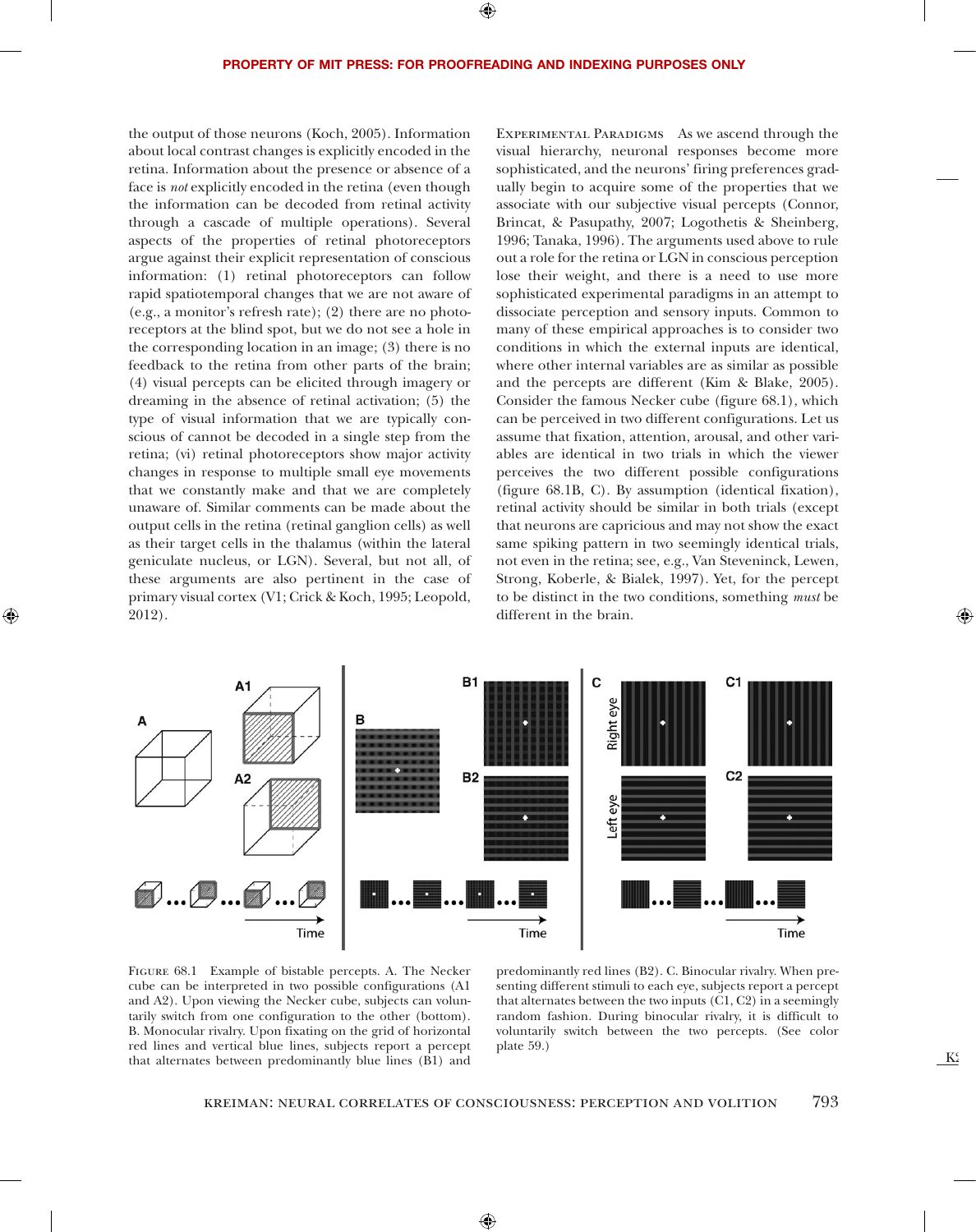We know almost nothing about what changes in cortex when perception switches while viewing the Necker cube. A few other paradigms have proven more fruitful for investigation. We focus below on discussing bistable percepts, including binocular rivalry (Blake & Logothetis, 2002), flash suppression (Wilke, Logothetis, & Leopold, 2003; Wolfe, 1984), and structure from motion (Bradley, Chang, & Andersen, 1998). Several other experimental paradigms have been examined, including near-threshold or degraded stimulation, visual crowding, visual masking (Kouider & Dehaene, 2007; Macknik, 2006), and different forms of transiently induced "blindness" such as motion-induced blindness (Bonneh, Cooperman, & Sagi, 2001), inattentional blindness (Rees, Russell, Frith, & Driver, 1999), change blindness (O'Regan, Rensink, & Clark, 1999; Simons & Rensink, 2005), and the attentional blink (Raymond, Shapiro, & Arnell, 1992; Sergent, Baillet, & Dehaene, 2005).

Neurophysiological Changes Correlated with BISTABLE PERCEPTS Several experimental paradigms exploit the observation that our brains impose a single interpretation on the outside world at any given time (figure 68.1). In cases where the visual input is ambiguous and is compatible with two (or more) different possible interpretations, our brains settle on one of them. Under many circumstances, this decision is only transient, and our brains may toggle between one interpretation and the other. The Necker cube discussed above constitutes one such case. In ambiguous depth from motion stimuli, a set of dots is set to rotate in such a way that the image can be interpreted to rotate in either of two possible directions (Bradley et al., 1998; Siegel & Andersen, 1988). Another example is the phenomenon of monocular rivalry (Campbell & Howell, 1972; figure 68.1B). Consider a grid of horizontal red bars and vertical blue bars; perception mostly alternates between horizontal red bars or vertical blue bars at the expense of an interpretation containing both horizontal and vertical bars. Rivalry is much stronger when elicited in a binocular fashion. Binocular rivalry arises when a stimulus R is shown to the right eye and a different stimulus L is shown to the left eye (figure 68.1C). Typically, perception alternates between R and L in a seemingly random fashion. The rate of alternation depends on the characteristics of R and L. In a trivial case, if L is blank, R completely dominates perception (e.g., if you cover the left eye). If R and L are very large (say more than 5–6 degrees of visual angle), in addition to perceptual alterations, parts of the image are perceived as a mixture of R and L (known as piecemeal rivalry). Stimuli with high contrast typically dominate

perception. The psychophysics of binocular rivalry and the variables that govern dominance and alterations have been carefully studied (Alais & Blake, 2005).

Which neuronal changes accompany the perceptual changes evident upon viewing bistable stimuli? Access to neuronal responses in the human brain is rather limited (Engel, Moll, Fried, & Ojemann, 2005; Kreiman, 2007; Mukamel & Fried, 2012); most neurophysiological studies of binocular rivalry to date have focused on examining responses in macaque monkeys. Before delving into the neurophysiological responses in macaque monkeys, it is important to ask whether monkeys perceive bistable stimuli in the same way that humans do. Because it is difficult to access subjective experiences in monkeys, investigators have used ingenious controls and behavioral measurements to evaluate perceptual alternations while monkeys view bistable stimuli. For example, embedded within a binocular rivalry experiment are catch trials consisting of monocular stimulus presentation where there is no ambiguity about what the behavioral responses should be. Throughout these studies, the answer is consistently that monkeys seem to perceive changes in the interpretation of bistable stimuli in the same way that humans do (Libedinsky, Savage, & Livingstone, 2009; Macknik & Livingstone, 1998; Myerson, Miezin, & Allman, 1981; Sheinberg & Logothetis, 1997; Siegel & Andersen, 1988).

In binocular rivalry experiments, ascending through the visual hierarchy, there is a progressive increase in the proportion of neurons that show a correlation with perception (Leopold & Logothetis, 1999). While binocularly presenting orthogonal drifting gratings to fixating monkeys, none of the neurons in the LGN showed any evidence of alternations indicative of binocular rivalry (but it should be noted that monkeys were passively fixating and not reporting their perceptual alterations; Lehky & Maunsell, 1996). Similar conclusions were reached in a motion-induced perceptual suppression experiment wherein the activity of LGN neurons did not correlate with subjective perception, but pulvinar neurons did (Wilke, Mueller, & Leopold, 2009).

Logothetis and colleagues conducted an elegant series of experiments in monkeys that were trained to report their alternating percepts during binocular rivalry by pressing and holding levers. In primary visual cortex, only about 18% of the neurons showed perceptual modulation (Leopold, 2012; Leopold & Logothetis, 1996). This small percentage of neurons showing perceptual modulation in primary visual cortex is consistent with the idea that perceptual alternations arise from competitive mechanisms beyond V1 (Leopold & Logothetis, 1996, 1999; Logothetis, Leopold, &

 $\zeta_2$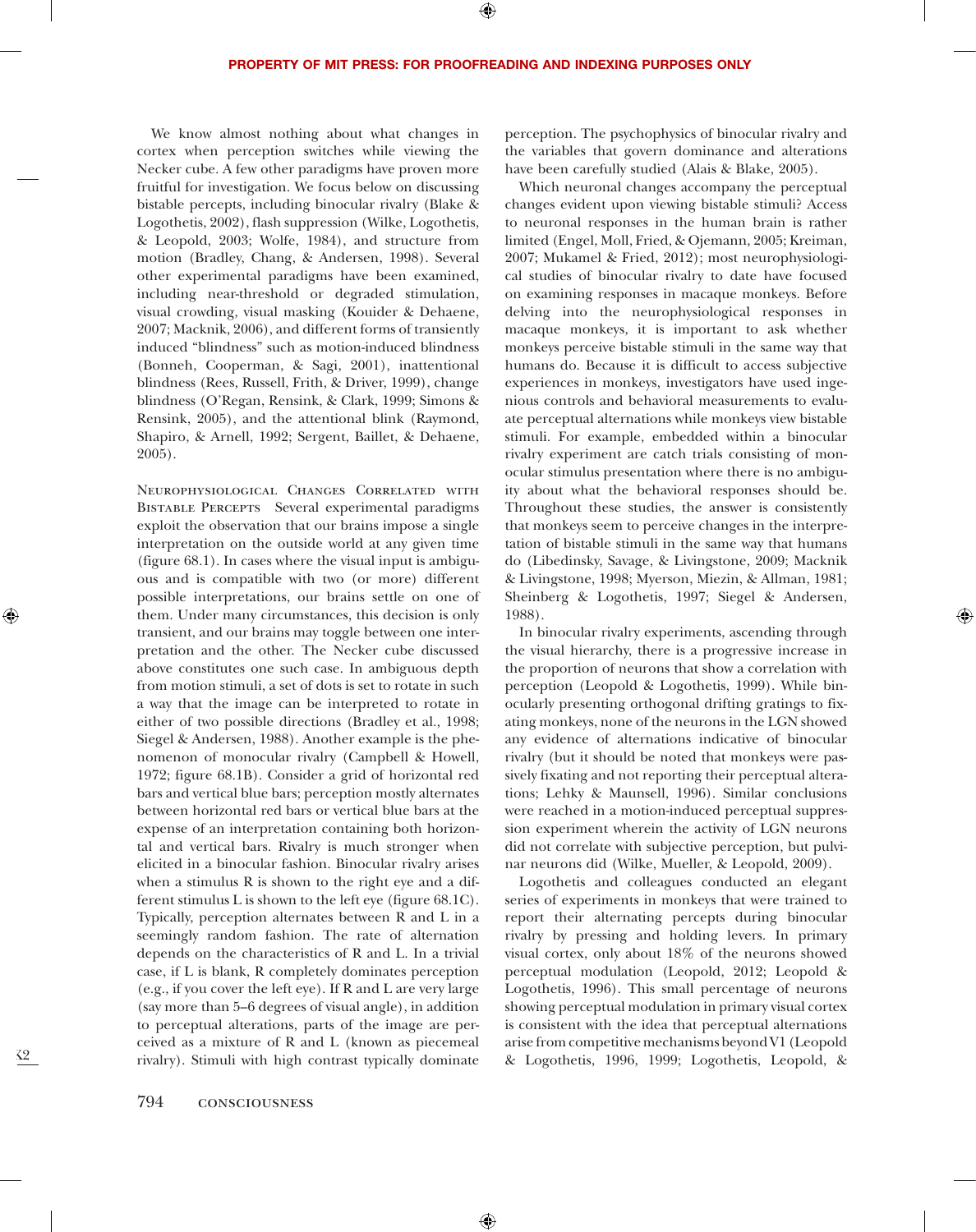Sheinberg, 1996; Wilke, Leopold, & Logothetis, 2002; see, however, Blake, 1989; Blake & Logothetis, 2002). In areas V4 and MT, 38% and 43% of the neurons showed perceptual modulation (Leopold & Logothetis, 1996; Logothetis & Schall, 1989). Intriguingly, in area MT, half of the neurons increased their firing rate when their preferred stimulus was perceived, while the other half showed the reverse pattern; that is, they increased their activity when their preferred stimulus was suppressed. The correlation between subjective perception and the activity of some, but not all, MT neurons was also apparent in a structure-from-motion task during conditions in which the input was ambiguous (Bradley et al., 1998). The bewildering variety of neurons that show different degrees of correlation with perception is perhaps a reflection of the intricacy of connectivity patterns in neural circuits. The advent of techniques based on optogenetics may enable the possibility of interrogating (and manipulating) different layers and different types of neurons. Analysis of circuitry at the level of "brain areas" may prove insufficient to uncover the NCC. The neurons in V1, V4, and MT that show stronger correlation with subjective perception may have distinct properties (in terms of their location, inputs, and outputs, and how they interact with other neurons) from their neighboring neurons whose firing is oblivious or anticorrelated with the percepts.

In the highest echelons of the ventral visual stream, 90% of the neurons in the inferior temporal cortex and the superior temporal sulcus showed a correlation between their firing rate and the subjective report of the neuron's preferred stimulus (Sheinberg & Logothetis, 1997). In a variant of binocular rivalry–denominated flash suppression, a stimulus is flashed monocularly followed by presentation of another stimulus to the other eye (Wolfe, 1984). The flashed stimulus dominates perception, even though the initial stimulus remains present. In parallel to the binocular rivalry results, neurons in the macaque inferior temporal cortex and superior temporal sulcus show a strong correlation with the percept (Sheinberg & Logothetis, 1997). Similarly, most neurons in the human medial temporal lobe also show a correlation with subjective perception during flash suppression (Kreiman, Fried, & Koch, 2002).

Attention, Imaging, and Stimulus Configuration Dependencies In contrast to neurophysiological recordings in macaque V1, several human functional neuroimaging studies have suggested that activity in primary visual cortex also correlates with subjective perception (Haynes, Deichmann, & Rees, 2005; Polonsky, Blake, Braun, & Heeger, 2000; Tong & Engel, 2001; see also similar claims in the LGN: Wunderlich, Schneider,

& Kastner, 2005). These discrepancies between blood flow measurements and neurophysiological signals have also been observed in other experiments (Logothetis, 2002; Posner & Gilbert, 1999; Sirotin & Das, 2009; Watanabe et al., 2011). An elegant study by Maier and colleagues examined blood oxygen level–dependent (BOLD) functional MRI signals, local field potentials (LFPs), and spiking responses in primary visual cortex during binocular rivalry (Maier et al., 2008). During physical removal of a stimulus, BOLD signals, LFPs, and spiking responses agreed with each other. However, during perceptual suppression, there were small changes in BOLD signals and LFP responses that were not observed at the spiking level. These observations highlight the notion that blood flow and spiking signals measure different aspects of brain function, and the nature of the relationship between these signals may prove to be important to gain further mechanistic insights into the circuitry involved in conscious perception (Leopold, 2012). A potential explanation of these results is that blood flow signals in the LGN and in primary visual cortex reflect feedback modulation from higher visual areas after perceptual rivalry has been resolved, consistent with the notion that V1 does not have a direct role in visual awareness (Crick & Koch, 1995; Leopold, 2012).

Strong modulation in blood flow signals in early visual areas in the absence of concomitant strong modulation at the spike level has also been observed in studies of attentional modulation (Kastner & Ungerleider, 2000; Reynolds & Chelazzi, 2004). It has been argued that modulatory changes observed during binocular rivalry experiments could reflect attentional fluctuations (Macknik & Martinez-Conde, 2009). The extent to which attention and awareness can be dissociated has been a matter of significant debate (Dehaene & Changeux, 2011; Koch & Tsuchiya, 2012; Posner, 1994). Under most everyday circumstances, attention and awareness go hand in hand, yet psychophysical experiments suggest that it is possible to attend to a stimulus even in the absence of awareness (e.g., Koch & Tsuchiya, 2012; van Boxtel, Tsuchiya, & Koch, 2010). Furthermore, a functional imaging study showed that blood flow signals in V1 are modulated by attention but not by changes in awareness (Watanabe et al., 2011). These results are consistent with recent neurophysiological recordings that lend further support to distinct signals giving rise to attentional modulation and awareness (Maier, 2012).

Other factors beyond attention can also influence the relationship between neuronal activity and awareness. The discussion in the previous section described differences in the correlations between subjective perception

 $K_2^c$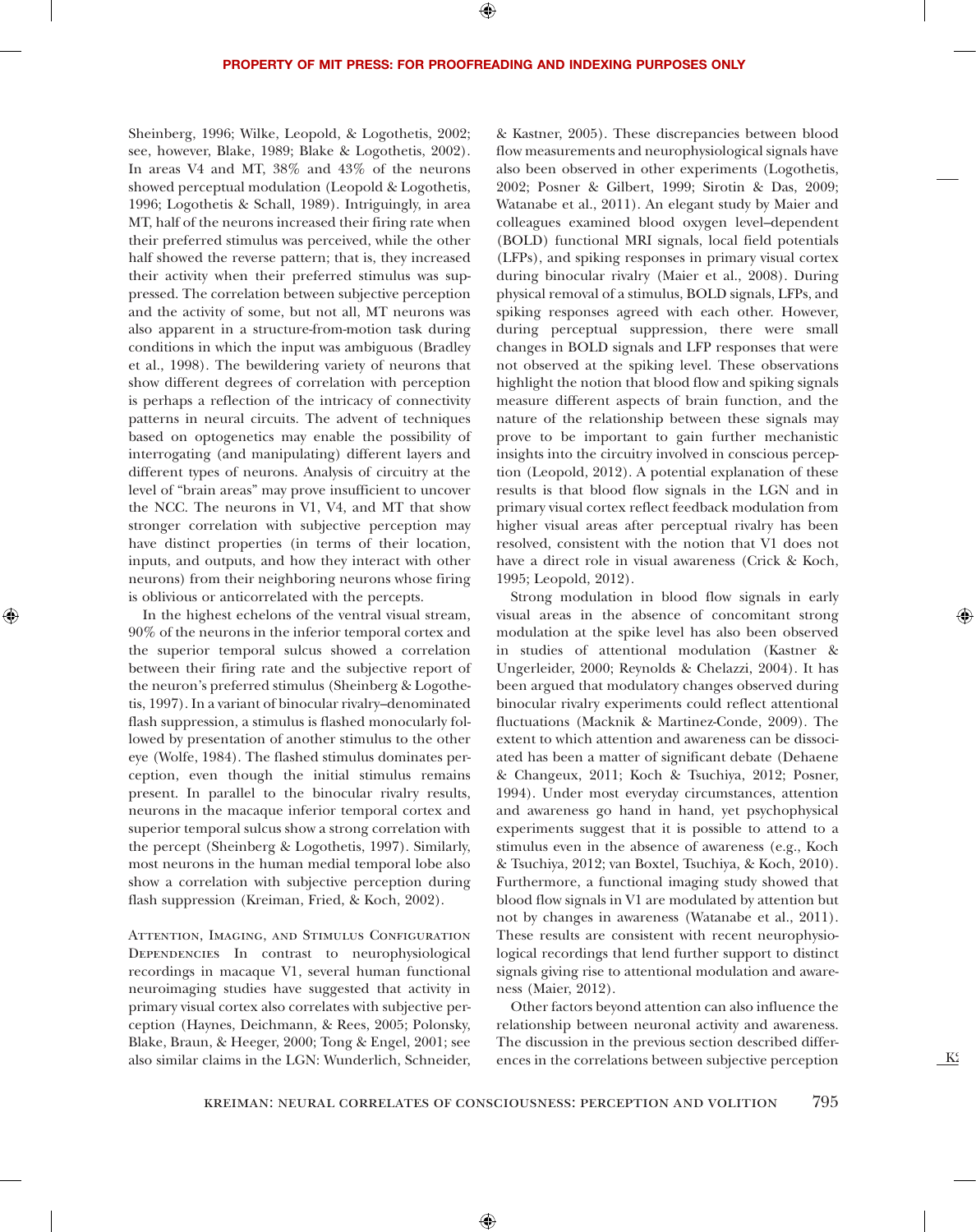and neuronal responses across areas. In a particularly intriguing study, Maier and colleagues asked whether, for a given individual neuron, this correlation depended on the details of the stimulus configuration (Maier, Logothetis, & Leopold, 2007). The authors recorded neurons in area MT in the macaque monkey during binocular rivalry flash suppression. For a given stimulus, the results were consistent with earlier recordings (Logothetis & Schall, 1989). However, when the authors changed the stimulus configuration (e.g., different motion directions or drifting gratings instead of random dots), the extent to which the neuron signaled subjective percepts was significantly altered. For example, a neuron may show changes that correlate with perception when the right eye sees a left moving grating and the left eye sees a downward moving grating, but not when the stimulus in the left eye is an upward-moving grating. These idiosyncratic correlations force us to revisit the notion that the NCC for a particular percept may invoke a fixed set of neurons. These puzzling observations further suggest the urgent need to relate theoretical ideas of how consciousness arises to neurophysiological recordings (Tononi, 2004).

## *Consciousness and volition*

Consciousness is clearly not restricted to awareness of sensory events. At the other end of the sensory/motor spectrum, volitional actions carry a strong sensation of ownership (e.g., "I want to raise my hand"). Before discussing the neuronal manifestations that correlate with our awareness of intention to act, we need to discuss the controversial notion that our volition and intentions are dictated by neurons.

VOLITION AND FREE WILL Studying the neural signatures that correlate with consciousness about volitional actions may have important implications in settling the age-old questions about "free will." Intuitively defined, the word "free" associated with will implies that, for most of our actions, we experience the strong subjective feeling that we could have opted to act otherwise (see also Haggard, chapter 75 in this volume). If we are asked to pick between a blue pen and a black pen and we pick the black one, it seems that we might as well have picked the blue one.

The extent to which free will is truly free or merely an illusion has been a matter of debate for millennia, with strong advocates on both sides (for an overview, see Haggard, 2008; Heisenberg, 2009). At least two main cautionary notes should be discussed here. The first involves the distinction between "determinism" and "chaos." A system is said to be deterministic if its future state is entirely defined by the initial conditions (and any external forces). A system is said to be chaotic if it displays extreme sensitivity to initial conditions (minuscule differences in the initial state can lead to widely different future states, as in the famous parable of the butterfly effect; Devaney, 2003). These two words are *not* antagonistic. A system can be both deterministic and chaotic. Consider the act of flipping a coin: obtaining heads or tails can depend on a lot of factors (exact initial angle, torque, speed, wind, properties of the surface where the coin lands, etc.) but the physics underlying the problem are well defined and purely deterministic. Nobody would claim that the coin "wanted" to land on heads. The other cautionary note has to do with *computability*. There are many reasons why certain functions may be difficult (or impossible) to compute: there are problems that are not computable (Garey & Johnson, 1979), and there are computable problems that require unrealistic computational resources or data that we do not have access to. Chaos and questions about computational resources may make it very difficult and perhaps impractical to make predictions in certain systems but neither speaks against determinism or in favor of free will.

Neurophysiological Correlates of Volitional Decisions The majority of studies about decision making have focused on situations in which a cue indicates the target behavior. The cue may be noisy, interpreting the cue may require training and memory, and the relationship between the cue and reward could be a probabilistic one. Yet common to many of these experiments are a temporal trigger and an incentive to choose one action versus another. In contrast, the study of volitional decisions requires situations where different actions are equally likely and attractive.

A few studies in macaque monkeys have examined neurophysiological responses in the parietal and frontal cortex while monkeys performed volitional decisions (Maimon & Assad, 2006a, 2006b; Okano & Tanji, 1987; Romo & Schultz, 1992). Single neurons in the lateral intraparietal area, cortical area 5, the basal ganglia, and frontomotor areas exhibited gradual increases in firing rate during execution of volitional arm movements. Some of the neurons showed activation during both visually triggered movements and proactive movements. However, the slow ramp in firing rates was characteristic of internally generated movements only.

This slow increase in activity is reminiscent of gradual changes in scalp electroencephalographic signals in the human brain during execution of volitional movements (Brass & Haggard, 2008; Deecke et al., 1987; Haggard, 2008). In a variant of this type of experiment,

 $\zeta_2$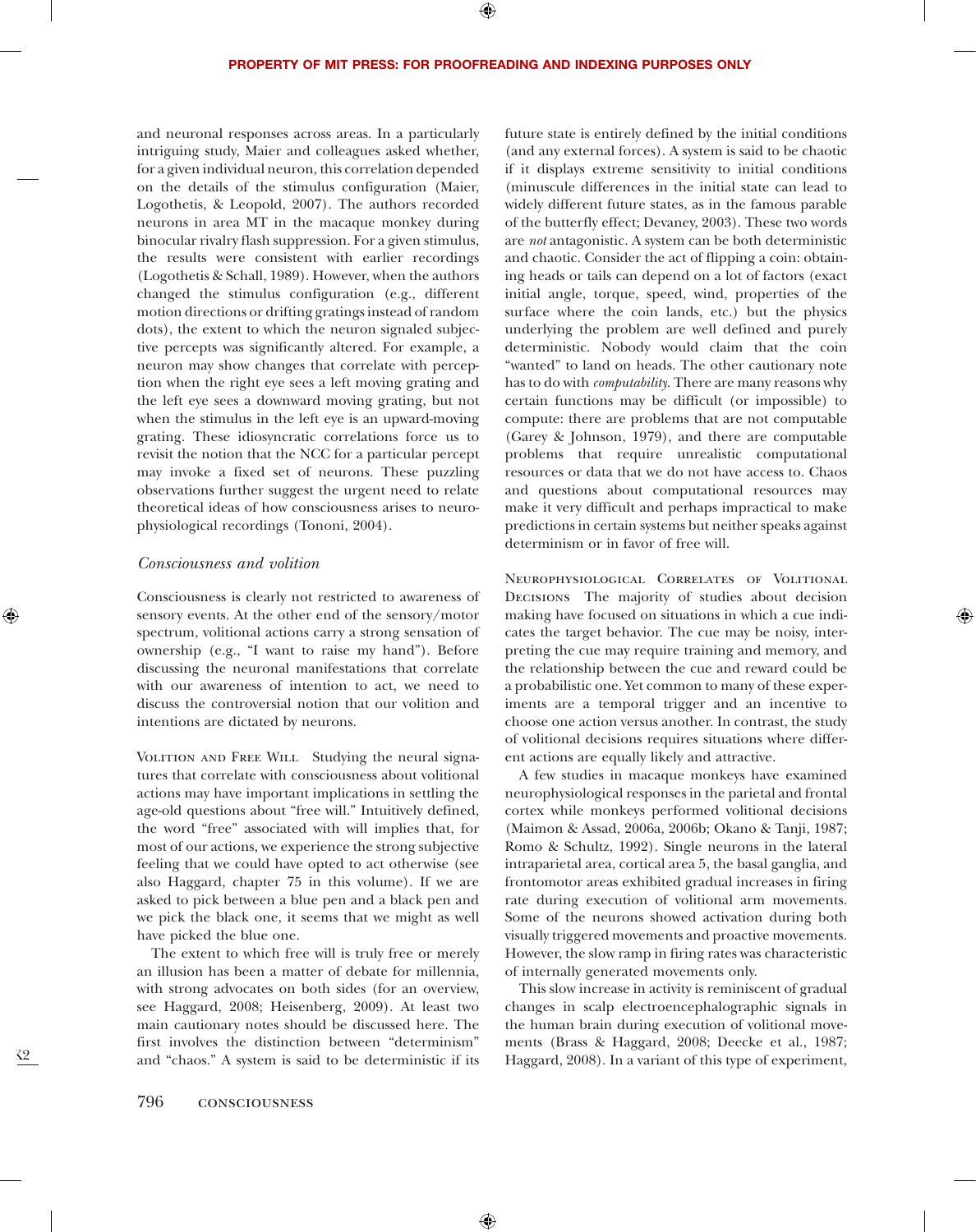Libet asked subjects to tap their index finger at will and also report the time of their intention to act based on an analog clock present on the screen during the experiment (Libet, 1985; Libet, Gleason, Wright, & Pearl, 1983). These experiments revealed that the averaged scalp electroencephalographic signals preceded the conscious intention of the urge to move by several hundreds of milliseconds. The interpretation of these experiments has been the subject of much debate in the field (e.g., see Libet, 1985, 2002, and discussions in the same issue).

In a recent study, Fried and colleagues took advantage of a rare clinical opportunity to record from >1,000 neurons in the human frontal and temporal lobes when subjects performed willed action and reported the time of volition onset, as in the Libet experiment. Consistent with earlier studies using noninvasive methods, they found evidence at the single neuron level in humans for an anatomically localized early frontal cortex signal that preceded conscious will. Over a time period of ∼1,500 msec prior to the awareness of will, an increasing number of neurons in two specific brain regions, the supplementary motor area and anterior cingulate cortex, were progressively recruited. The subjectively reported onset of volition could be accurately predicted on a single trial basis based on neural activity in the supplementary motor area well before the subject's awareness. Based on these findings, the authors proposed a computational model and a biophysically plausible mechanism for the emergence of conscious will in humans based on progressive recruitment of neuronal ensembles in frontal cortex until a threshold is crossed. The model is consistent with the notion that the all-ornone nature of consciousness is the result of gradual accumulation reaching a threshold (Crick & Koch, 2003). Furthermore, in another study, Fried showed that electrical stimulation in the human supplementary motor area triggered an "urge" to perform motor actions (Fried et al., 1991).

#### *Outlook*

⊕

The fundamental problem of understanding how neuronal circuits give rise to conscious sensations has risen from nebulous beginnings and debates to become a major effort in cognitive neuroscience. Progress in the field should be interpreted with cautious optimism. Caution is important because this is undoubtedly a difficult problem, and current theories are as diverse as they could be. And yet there is optimism and steady progress. The last two decades have seen the blossoming of a young generation of energetic and heroic investigators who have dared to ask difficult questions and approach them with a new arsenal of tools that is making rapid strides in elucidating other aspects of cognition, including multielectrode arrays, computational modeling, microstimulation, optogenetics, and so on.

Advances and controversies in trying to correlate neural signals and conscious perception have led to a theoretical framework that provides quantitative definitions of how neuronal interactions could lead to consciousness (Tononi, 2004). Additionally, initial but significant steps have been made toward better defining questions about conscious processing (e.g., dissociating pure attentional effects from conscious perception; Koch and Tsuchiya, 2012), toward sharpening experimental tools (e.g., noticing that blood flow signals may not reveal underlying spiking; Maier, 2008), and toward a richness of experimental paradigms and approaches (Dehaene & Changeux, 2011).

There is currently significant excitement in cognitive neuroscience with the advent of tools that enable the manipulation of circuits at unprecedented resolution (e.g., Han et al., 2009). These tools open the doors to exciting and promising opportunities to attempt to transiently inactivate and also directly stimulate local circuits, and thus bias subjective decisions in ways that have not been possible before. While it is anyone's guess whether the quest for the NCC will be resolved in the near future, there is no question that we should expect fascinating surprises and novel insights in the community's efforts to elucidate how physical systems lead to consciousness.

#### REFERENCES

- Alais, D., & Blake, R. (2005). *Binocular rivalry*. Cambridge, MA: MIT Press.
- Baars, B. (1989). *A cognitive theory of consciousness*. Cambridge, UK: Cambridge University Press.
- Blake, R. (1989). A neural theory of binocular rivalry. *Psychol Rev*, *96*, 145–167.
- Blake, R., & Logothetis, N. (2002). Visual competition. *Nat Rev Neurosci*, *3*, 13–21.
- Blanke, O. (2012). Multisensory brain mechanisms of bodily self-consciousness. *Nat Rev Neurosci*, *13*, 556–571.
- BLUMBERG, J., & KREIMAN, G. (2010). How cortical neurons help us see: Visual recognition in the human brain. *J Clin Invest*, *120*, 3054–3063.
- Blumenfeld, H. (2011). Epilepsy and the consciousness system: Transient vegetative state? *Neurol Clin*, *29*, 801–823.
- Bonneh, Y., Cooperman, A., & Sagi, D. (2001). Motioninduced blindness in normal observers. *Nature*, *411*, 798–801.
- Bradley, D. C., Chang, G. C., & Andersen, R. A. (1998). Encoding of 3D structure from motion by primate area MT neurons. *Nature*, *392*, 714–717.

 $K^c$ 

kreiman: neural correlates of consciousness: perception and volition 797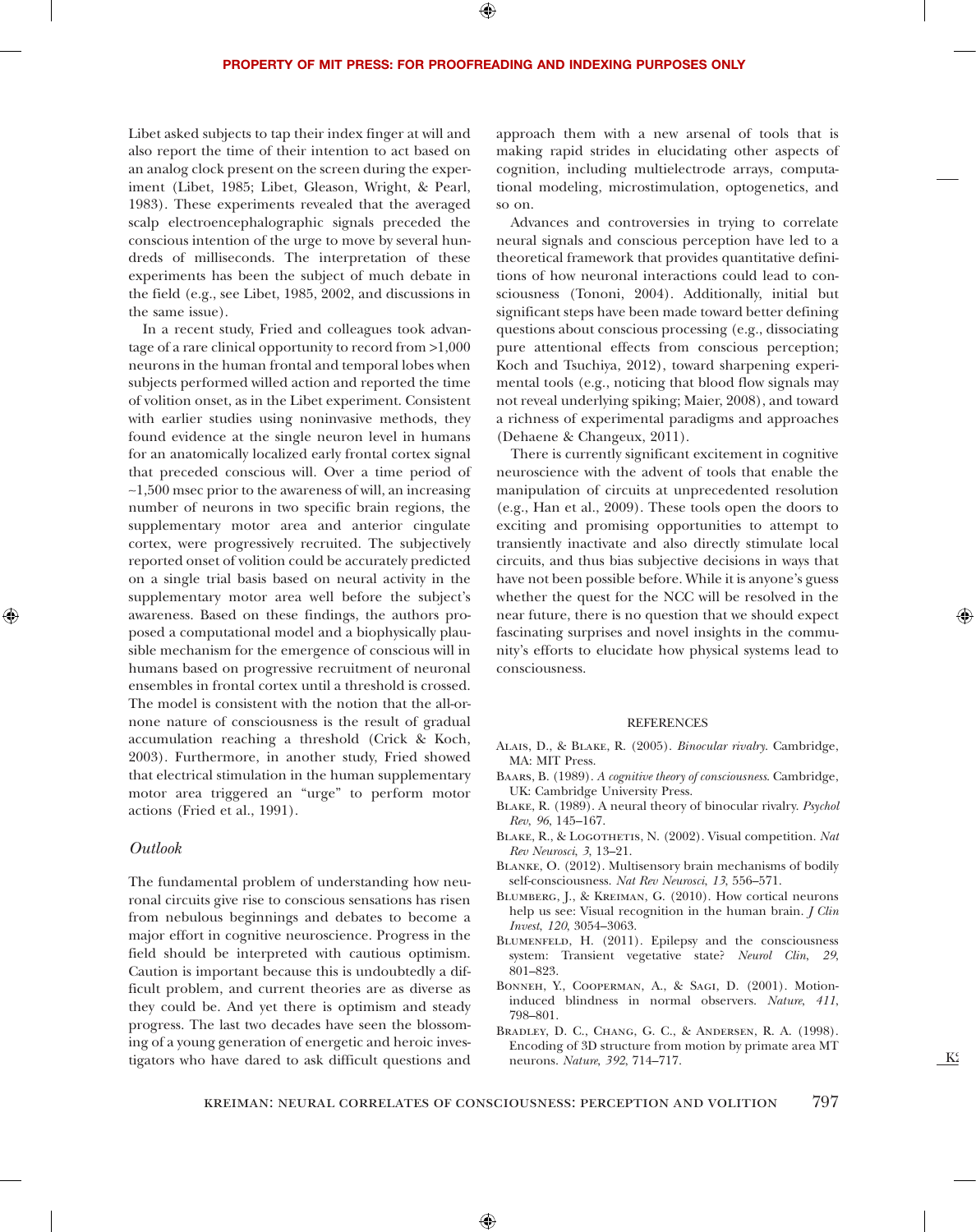- BRASS, M., & HAGGARD, P. (2008). The what, when, whether model of intentional action. *Neuroscientist*, *14*, 319–325.
- BULLIER, J. (2001). Integrated model of visual processing. *Brain Res Brain Res Rev*, *36*, 96–107.
- Campbell, F. W., & Howell, E. R. (1972). Monocular alternation: A method for the investigation of pattern vision. *J Physiol*, *225*, 19–21.
- Connor, C. E., Brincat, S. L., & Pasupathy, A. (2007). Transformation of shape information in the ventral pathway. *Curr Opin Neurobiol*, *17*, 140–147.
- COTTERILL, R. (2001). Evolution, cognition and consciousness. *J Consciousness Stud*, *8*, 3–17.
- Crick, F., & Koch, C. (1990). Some reflections on visual awareness. *Cold Spring Harbor Symposia on Quantitative Biology*, *55*, 953–962.
- Crick, F., & Koch, C. (1995). Are we aware of neural activity in primary visual cortex? *Nature*, *375*, 121–123.
- Crick, F., & Koch, C. (2003). A framework for consciousness. *Nat Neurosci*, *6*, 119–126.
- Crick, F., Koch, C., Kreiman, G., & Fried, I. (2004). Consciousness and neurosurgery. *Neurosurgery*, *55*, 273–282.
- Deecke, I., Lang, W., Heller, H., Hufnagl, M., & Kornhuber, H. (1987). Bereitschaftspotential in patients with unilateral lesions of the supplementary motor area. *J Neurol*, *50*, 4.
- Dehaene, S., & Changeux, J. P. (2011). Experimental and theoretical approaches to conscious processing. *Neuron*, *70*, 200–227.
- Devaney, R. L. (2003). *An introduction to chaotic dynamical systems*. Boulder, CO: Westview.
- Engel, A. K., Moll, C. K., Fried, I., & Ojemann, G. A. (2005). Invasive recordings from the human brain: Clinical insights and beyond. *Nat Rev Neurosci*, *6*, 35–47.
- Felleman, D. J., & Van Essen, D. C. (1991). Distributed hierarchical processing in the primate cerebral cortex. *Cereb Cortex*, *1*, 1–47.
- I FISCH, L., PRIVMAN, E., RAMOT, M., HAREL, M., NIR, Y., Kipervasser, S., … Malach, R. (2009). Neuronal "ignition": Non-linear activation at the threshold of perceptual awareness in human ventral stream visual cortex. *Neuron*.
	- Fried, I., Katz, A., McCarthy, G., Sass, K. J., Williamson, P., Spencer, S. S., & Spencer, D. D. (1991). Functional organization of human supplementary motor cortex studied by electrical stimulation. *J Neurosci*, *11*, 3656–3666.
	- Garey, M., & Johnson, D. (1979). *Computers and intractability: A guide to the theory of NP-completeness*. New York, NY: Freeman.
	- HAGGARD, P. (2008). Human volition: Towards a neuroscience of will. *Nat Rev Neurosci*, *9*, 934–946.
	- Han, X., Qian, X., Bernstein, J. G., Zhou, H. H., Franzesi, G. T., STERN, P., ... BOYDEN, E. S. (2009). Millisecond-timescale optical control of neural dynamics in the nonhuman primate brain. *Neuron*, *62*, 191–198.
	- HAYNES, J. D., DEICHMANN, R., & REES, G. (2005). Eye-specific effects of binocular rivalry in the human lateral geniculate nucleus. *Nature*, *438*, 496–499.
	- Heisenberg, M. (2009). Is free will an illusion? *Nature*, *459*, 2.
	- Hung, C. P., Kreiman, G., Poggio, T., & DiCarlo, J. J. (2005). Fast read-out of object identity from macaque inferior temporal cortex. *Science*, *310*, 863–866.
	- Jackendoff, R. (1987). *Consciousness and the computational mind*. Cambridge, MA: MIT Press.
- Kastner, S., & Ungerleider, L. G. (2000). Mechanisms of visual attention in the human cortex. *Annu Rev Neurosci*, *23*, 315–341.
- Kim, C. Y., & Blake, R. (2005). Psychophysical magic: Rendering the visible "invisible." *Trends Cogn Sci*, *9*, 381–388.
- Koch, C. (2005). *The quest for consciousness*. Los Angeles, CA: Roberts.
- Koch, C., & Tsuchiya, N. (2012). Attention and consciousness: Related yet different. *Trends Cogn Sci*, *16*, 103–105.
- KOUIDER, S., & DEHAENE, S. (2007). Levels of processing during non-conscious perception: A critical review of visual masking. *Philos Trans R Soc Lond B Biol Sci*, *362*, 857–875.
- Kreiman, G. (2007). Single neuron approaches to human vision and memories. *Curr Opin Neurobiol*, *17*, 471–475.
- Kreiman, G., Fried, I., & Koch, C. (2002). Single neuron correlates of subjective vision in the human medial temporal lobe. *Proc Natl Acad Sci USA*, *99*, 8378–8383.
- Lamme, V. A., & Roelfsema, P. R. (2000). The distinct modes of vision offered by feedforward and recurrent processing. *Trends Neurosci*, *23*, 571–579.
- Lehky, S. R., & Maunsell, J. H. R. (1996). No binocular rivalry in the LGN of alert monkeys. *Vis Res*, *36*, 1225–1234.
- LEOPOLD, D. A. (2012). Primary visual cortex: Awareness and blindsight. *Annu Rev Neurosci*, *35*, 91–109.
- LEOPOLD, D. A., & LOGOTHETIS, N. K. (1996). Activity changes in early visual cortex reflect monkeys' percepts during binocular rivalry. *Nature*, *379*, 549–553.
- LEOPOLD, D. A., & LOGOTHETIS, N. K. (1999). Multistable phenomena: Changing views in perception. *Trends Cogn Sci*, *3*, 254–264.
- Libedinsky, C., Savage, T., & Livingstone, M. (2009). Perceptual and physiological evidence for a role for early visual areas in motion-induced blindness. *J Vis*, *9*(1), 1–10.

⊕

- LIBET, B. (1985). Unconscious cerebral initiative and the role of conscious will in voluntary action. *Behav Brain Sci*, *8*, 529–566.
- LIBET, B. (2002). The timing of mental events: Libet's experimental findings and their implications. *Conscious Cogn*, *11*, 291–299.
- Libet, B., Gleason, C., Wright, E., & Pearl, D. (1983). Time of conscious intention to act in relation to onset of cerebral activity (readiness-potential). *Brain*, *106*, 623–642.
- Liu, H., Agam, Y., Madsen, J. R., & Kreiman, G. (2009). Timing, timing, timing: Fast decoding of object information from intracranial field potentials in human visual cortex. *Neuron*, *62*, 281–290.
- LOGOTHETIS, N. K. (1998). Single units and conscious vision. *Philos Trans R Soc Lond B Biol Sci*, *353*, 1801–1818.
- LOGOTHETIS, N. K. (2002). The neural basis of the bloodoxygen-level-dependent functional magnetic resonance imaging signal. *Philos Trans R Soc Lond B Biol Sci*, *357*, 1003–1037.
- Logothetis, N. K., Leopold, D. A., & Sheinberg, D. L. (1996). What is rivaling during binocular rivalry? *Nature*, *380*, 621–624.
- LOGOTHETIS, N. K., & SCHALL, J. D. (1989). Neuronal correlates of subjective visual perception. *Science*, *245*, 761–763.
- Logothetis, N. K., & Sheinberg, D. L. (1996). Visual object recognition. *Annu Rev Neurosci*, *19*, 577–621.
- Macknik, S. (2006). Visual masking approaches to visual awareness. *Prog Brain Res*, *155*, 177–215.

## 798 consciousness

K2

⊕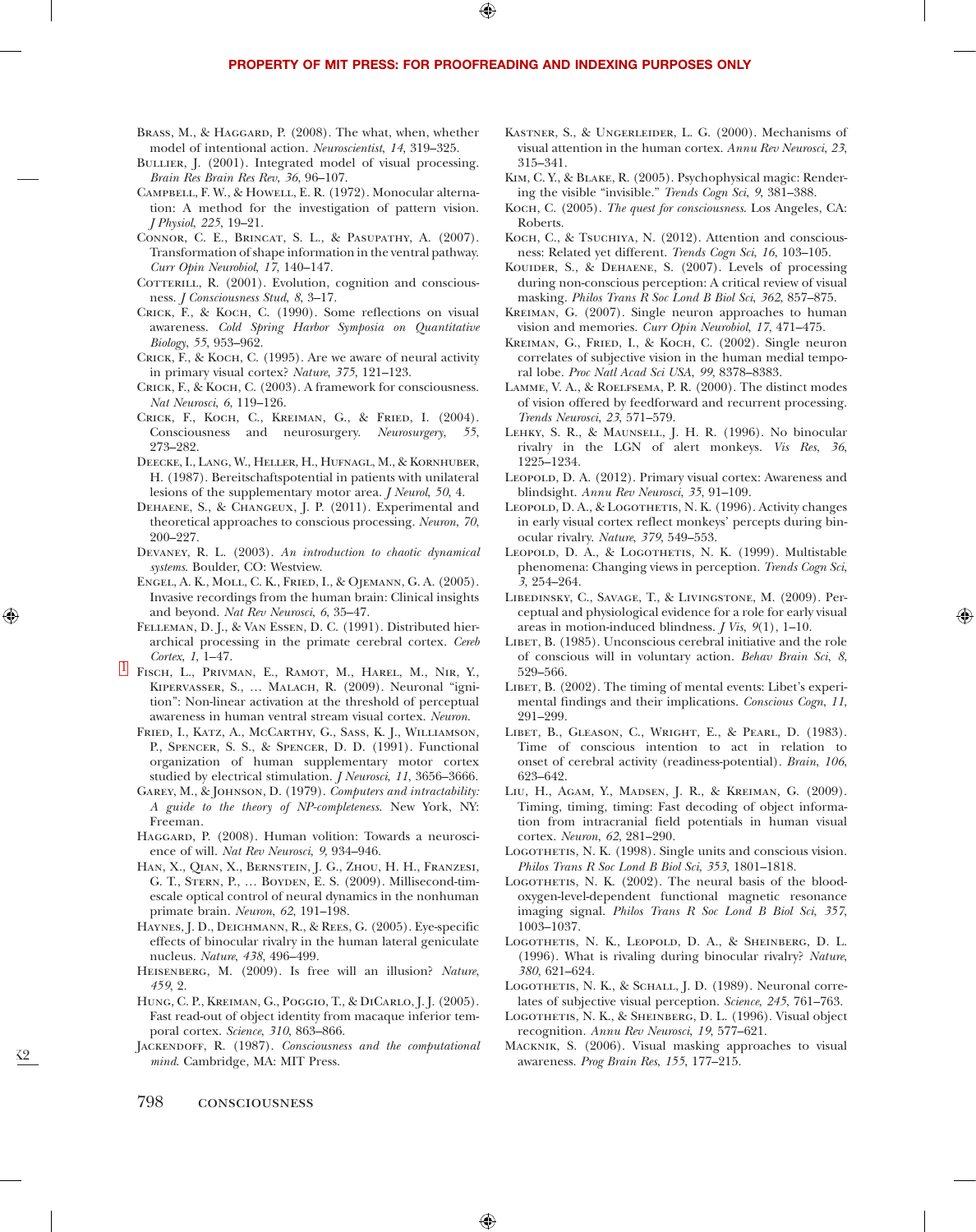- Macknik, S. L., & Livingstone, M. S. (1998). Neuronal correlates of visibility and invisibility in the primate visual system. *Nat Neurosci*, *1*, 144–149.
- MACKNIK, S. L., & MARTINEZ-CONDE, S. (2009). The role of feedback in visual attention and awareness. *Consciousness*, 1163–1177.
- Maier, A. (2012). The cortical microcircuitry of conscious perception and selective attention. Paper presented the Annual Meeting of the Society for Neuroscience, New Orleans, LA.
- MAIER, A., LOGOTHETIS, N., & LEOPOLD, D. (2007). Contextdependent perceptual modulation of single neurons in primate visual cortex. *Proc Natl Acad Sci USA*, *104*, 5620–5625.
- Maier, A., Wilke, M., Aura, C., Zhu, C., Ye, F. Q., & Leopold, D. A. (2008). Divergence of fMRI and neural signals in V1 during perceptual suppression in the awake monkey. *Nat Neurosci*, *11*, 1193–1200.
- MAIMON, G., & Assan, J. A. (2006a). Parietal area 5 and the initiation of self-timed movements versus simple reactions. *J Neurosci*, *26*, 2487–2498.
- MAIMON, G., & Assan, J. A. (2006b). A cognitive signal for the proactive timing of action in macaque LIP. *Nat Neurosci*, *9*, 948–955.
- Metzinger, T. (2000). *Neural correlates of consciousness: Empirical and conceptual questions*. Cambridge, MA: MIT Press.
- Mukamel, R., & Fried, I. (2012). Human intracranial recordings and cognitive neuroscience. *Annu Rev Psychol*, *63*, 511–537.
- Myerson, J., Miezin, F., & Allman, J. (1981). Binocular rivalry in macaque monkeys and humans: A comparative study in perception. *Behav Anal Lett*, *1*, 149–159.
- Okano, K., & Tanji, J. (1987). Neuronal activities in the primate motor fields of the agranular frontal cortex preceding visually triggered and self-paced movement. *Exp Brain Res*, *66*, 155–166.

⊕

- O'Regan, J., Rensink, R., & Clark, J. (1999). Changeblindness as a result of mudsplashes. *Nature*, *398*, 34.
- PARKER, A. J., & NEWSOME, W. T. (1998). Sense and the single neuron: Probing the physiology of perception. *Annu Rev Neurosci*, *21*, 227–277.
- Polonsky, A., Blake, R., Braun, J., & Heeger, D. (2000). Neuronal activity in human primary visual cortex correlates with perception during binocular rivalry. *Nat Neurosci*, *3*, 1153–1159.
- Posner, M. I. (1994). Attention: The mechanisms of consciousness. *Proc Natl Acad Sci USA*, *91*, 7398–7403.
- POSNER, M. I., & GILBERT, C. D. (1999). Attention and primary visual cortex. *Proc Natl Acad Sci USA*, *96*, 2585–2587.
- Raymond, J. E., Shapiro, K. L., & Arnell, K. M. (1992). Temporary suppression of visual processing in an RSVP task: An attentional blink? *J Exp Psychol Hum Percept Perform*, *18*, 849–860.
- Rees, G., Kreiman, G., & Koch, C. (2002). Neural correlates of consciousness in humans. *Nat Rev Neurosci*, *3*, 261–270.
- Rees, G., Russell, C., Frith, C. D., & Driver, J. (1999). Inattentional blindness versus inattentional amnesia for fixated but ignored words. *Science*, *286*, 2504–2507.
- Reynolds, J. H., & Chelazzi, L. (2004). Attentional modulation of visual processing. *Annu Rev Neurosci*, *27*, 611–647.
- ROMO, R., & SCHULTZ, W. (1992). Role of primate basal ganglia and frontal cortex in the internal generation of

movements. III. Neuronal activity in the supplementary motor area. *Exp Brain Res*, *91*(3), 396–407.

- Schmolesky, M., Wang, Y., Hanes, D., Thompson, K., LEUTGEB, S., SCHALL, J., & LEVENTHAL, A. (1998). Signal timing across the macaque visual system. *J Neurophysiol*, *79*, 3272–3278.
- SEARLE, J. (1998). How to study consciousness scientifically. *Philos Trans R Soc Lond B Biol Sci*, *353*, 1935–1942.
- SEARLE, J. (2005). Consciousness: What we still don't know [Review of the book *The Quest for Consciousness* by C. Koch]. *The New York Review of Books*. Available from http://www. nybooks.com/articles/archives/2005/jan/13/consciousnesswhat-we-still-dont-know/.
- SERGENT, C., BAILLET, S., & DEHAENE, S. (2005). Timing of the brain events underlying access to consciousness during the attentional blink. *Nat Neurosci*, *8*, 1391–1400.
- SHEINBERG, D. L., & LOGOTHETIS, N. K. (1997). The role of temporal areas in perceptual organization. *Proc Natl Acad Sci USA*, *94*, 3408–3413.
- SIEGEL, R. M., & ANDERSEN, R. A. (1988). Perception of threedimensional structure from motion in monkey and man. *Nature*, *331*, 259–261.
- Simons, D. J., & Rensink, R. A. (2005). Change blindness: Past, present, and future. *Trends Cogn Sci*, *9*, 16–20.
- SINGER, W. (1998). Consciousness and the structure of neuronal representations. *Philos Trans R Soc Lond B Biol Sci*, *353*, 1829–1840.
- SIROTIN, Y. B., & DAS, A. (2009). Anticipatory haemodynamic signals in sensory cortex not predicted by local neuronal activity. *Nature*, *457*, 475–479.
- Tanaka, K. (1996). Inferotemporal cortex and object vision. *Annu Rev Neurosci*, *19*, 109–139.
- THORPE, S., FIZE, D., & MARLOT, C. (1996). Speed of processing in the human visual system. *Nature*, *381*, 520–522.
- Tong, F., & Engel, S. (2001). Interocular rivalry revealed in the human cortical blind-spot representation. *Nature*, *411*, 195–199.
- Tononi, G. (2004). An information integration theory of consciousness. *BMC Neurosci*, *5*, 42.
- Tononi, G. (2005). Consciousness, information integration, and the brain. *Prog Brain Res*, *150*, 109–126.
- TONONI, G., & EDELMAN, G. (1998). Consciousness and complexity. *Science*, *282*(5395), 1846–1851.
- Tononi, G., & Koch, C. (2011). The neural correlates of consciousness: An update. *Ann NY Acad Sci*, *1124*, 239–261.
- Van Boxtel, J. J., Tsuchiya, N., & Koch, C. (2010). Opposing effects of attention and consciousness on afterimages. *Proc Natl Acad Sci USA*, *107*, 8883–8888.
- Van Steveninck, R., Lewen, G. D., Strong, S. P., Koberle, R., & Bialek, W. (1997). Reproducibility and variability in neural spike trains. *Science*, *275*, 1805–1808.
- VanRullen, R., & Thorpe, S. (2002). Surfing a spike wave down the ventral stream. *Vis Res*, *42*, 2593–2615.
- WANG, Q., & BURKHALTER, A. (2007). Area map of mouse visual cortex. *J Comp Neurol*, *502*, 339–357.
- Watanabe, M., Cheng, K., Murayama, Y., Ueno, K., ASAMIZUYA, T., TANAKA, K., & LOGOTHESIS, N. (2011). Attention but not awareness modulates the BOLD signal in the human V1 during binocular suppression. *Science*, *334*(6057), 829–831.

 $K_2^c$ 

⊕

kreiman: neural correlates of consciousness: perception and volition 799